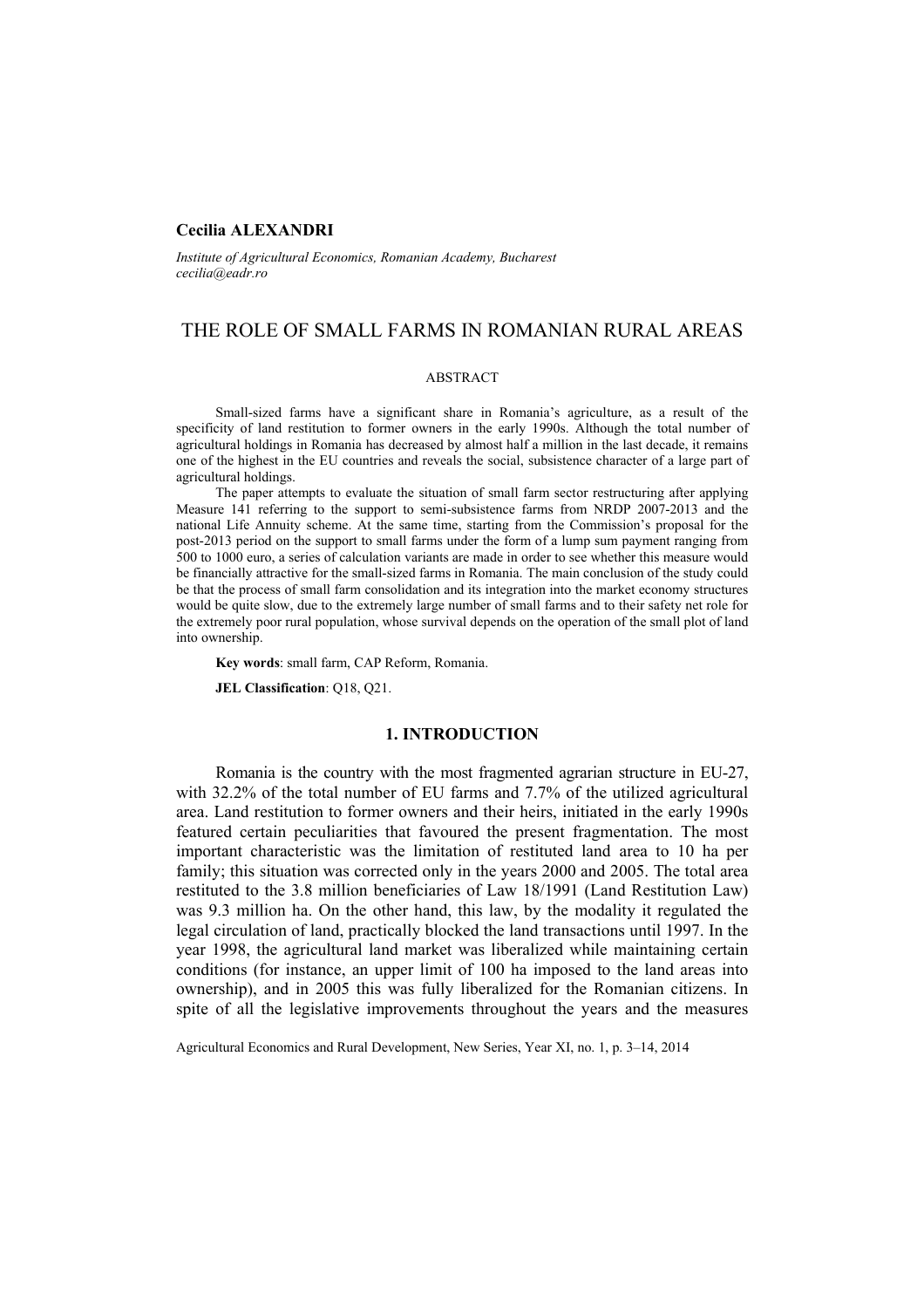applied to stimulate the average farm size increase, the land consolidation process is very slow and probably Romania will have a mostly dispersed agrarian structure many years from now.

### **2. MATERIALS AND METHODS**

The paper investigates the small farm sector evolution in Romania, using as data sources the two agricultural censuses that took place in the years 2002 and 2010, as well as the farm structure surveys in the years 2005 and 2007. The role of small farms is investigated from the perspective of the subsistence and semisubsistence economy for ensuring food security and welfare for the small rural holdings. The data source is the Family Budget Survey, in order to reveal the importance of own resources for meeting the consumption needs of rural households and for their incomes. At the same time, the financial support to small farms is investigated, in the post-accession period, under the two pillars, i.e. SAPS payments and the support under the measures from the National Rural Development Program. The results obtained by the application of the Life Annuity Scheme are presented, focusing on the possible land consolidation effect and land transfer from elderly to young land owners. The data used in this analysis came from the official sources of the Ministry of Agriculture and of the Agency of Payments. As regards the perspectives of small farms in the budgeting period 2014-2020, the last part of the study makes an evaluation of the possible budgetary effects in the case of a simplified small farm scheme application in Romania, through an annual lump sum per farm.

## **3. THE ROLE OF SMALL FARMS**

Although the total number of agricultural holdings in Romania has decreased by almost half a million in the last decade, from 4.48 million registered by the 2002 census to 3.85 million according to the 2010 census (Table 1), it remains one of the highest in the EU countries and reveals the social, subsistence character of a large part of agricultural holdings.

|                                                                                                 | 2002   | 2005   | 2007   | 2010   |
|-------------------------------------------------------------------------------------------------|--------|--------|--------|--------|
| Number of holdings (thousand)                                                                   | 4.485  | 4.256  | 3.931  | 3.856  |
| Utilized agricultural area (thousand ha)                                                        | 13.931 | 13 907 | 13.753 | 13.298 |
| <i>Source:</i> Romanian Agricultural Census 2002 and 2010, Farm Structure Survey 2005 and 2007, |        |        |        |        |

*Table 1*  Evolution of agricultural holdings in Romania in the last decade

National Institute of Statistics (NIS), Bucharest.

The 2010 Census provides a picture of the Romanian agriculture under a too slow restructuring process. The average agricultural area of holding was 3.4 ha,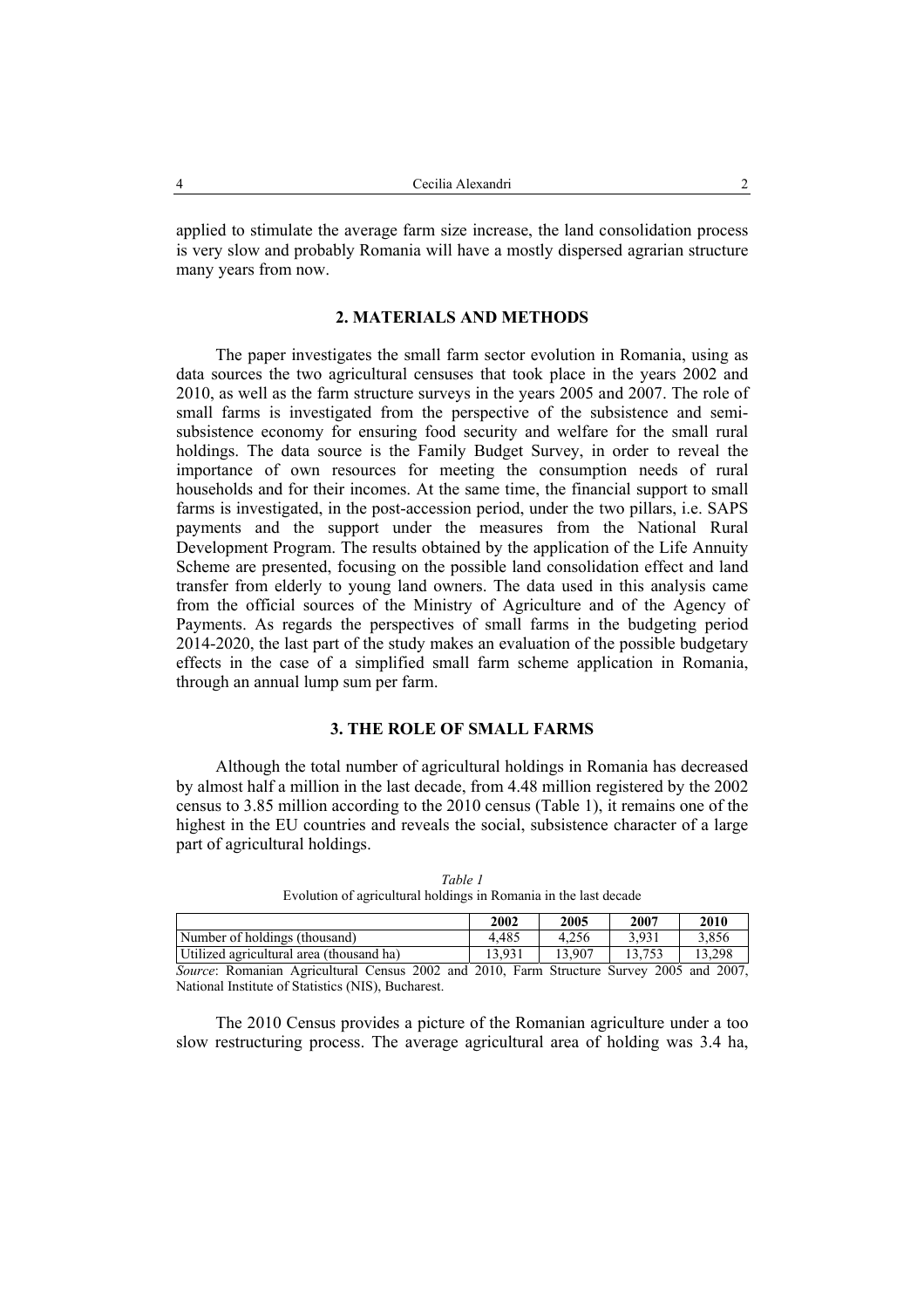non-specific for a country with a significant size of agricultural land area. The result of the too slow transformations of the farming sector is highlighted by the fact that about one-third of the registered holdings in the European Union in 2010 are found in Romania. Of course, a significant part of these are merely subsistence holdings: about 75% of the registered holdings utilize an agricultural area smaller than 2 ha (however, the area of all these 2.8 million holdings represents 13% of the total utilized agricultural area at national level).

At present, Romania does not have a clear definition of the small farm yet, but for the purpose of this analysis we can take into consideration the holdings under 5 ha and even those under 10 ha. The 3.5 million holdings under 5 ha accounted for 93% of total number of holdings, and they operated almost 30% of the utilized agricultural area at national level. About 98% of holdings were under 10 ha, with about 39% of the utilized area. The small holdings are obviously non-legal entities. In the year 2010, there were about 30 thousand legal entity holdings in Romania, with an average area of 190 ha each. By contrast, the 3.8 million non-legal entity holdings had an average area of 1.9 ha.

If we leave aside the 3 million subsistence holdings of Romania, the interest in increasing small farm competitiveness presupposes to focus on the 866 thousand holdings with an economic size over 1 ESU (according to the data from 2007). The integration of these holdings on the market represented and continues to represent a challenge, as long as 64% of these mainly produced for self-consumption, and 35% mainly for direct sales.

The main function of (subsistence and semi-subsistence) small farms is to ensure a certain social protection for the rural people who worked on the former cooperative farms and whose pensions are not sufficient for a decent living. However, these small holdings cannot lead to the increase of professional farmers' welfare, many of them being also dependent on the agricultural services performed by the owners of agricultural equipment.



 *Source*: Family Budget Survey, NIS, 2009.

Figure 1. Origin sources of food consumption on rural household.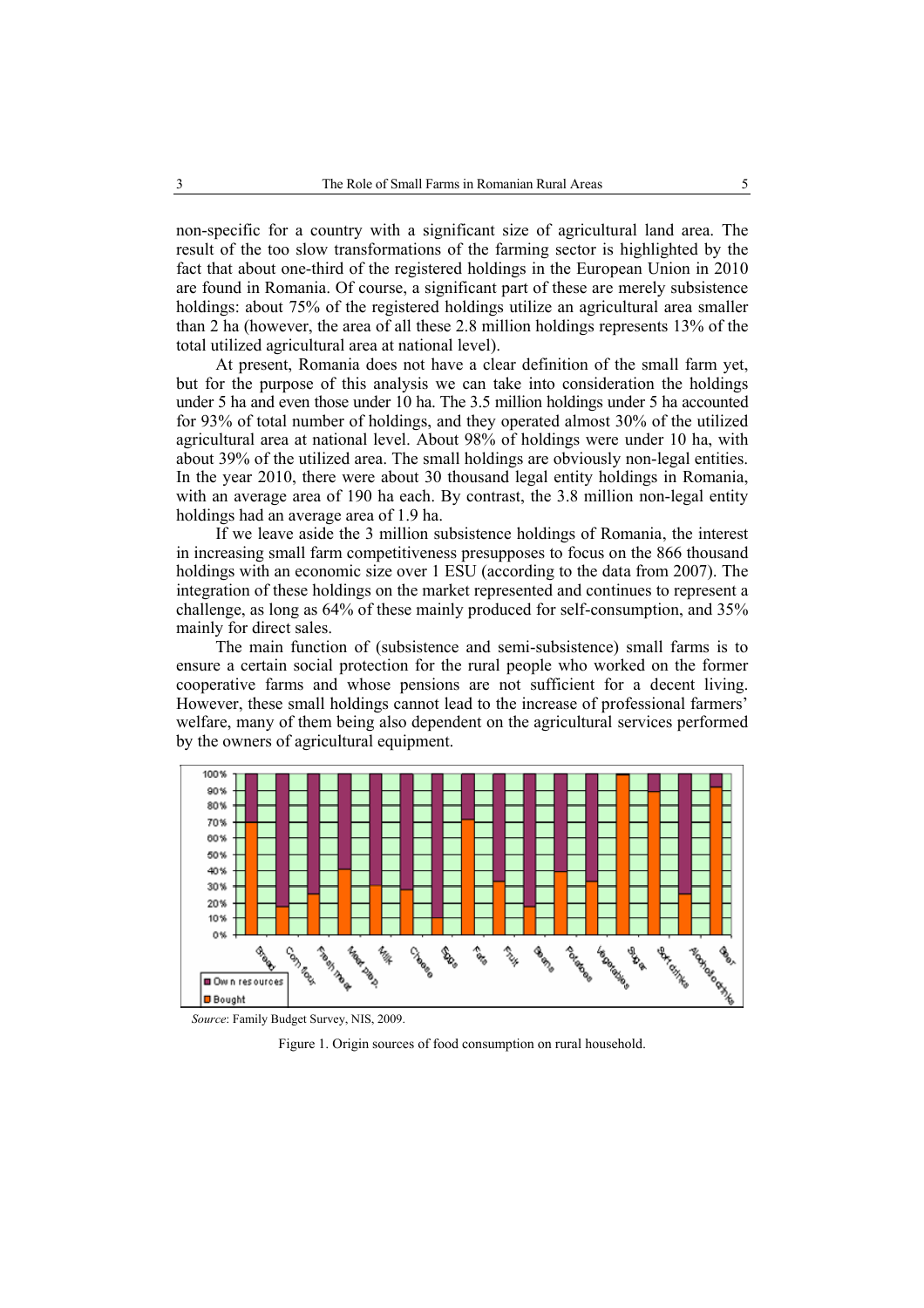Although marginalized by the national and European agricultural policies (Ghib and Villemin-Ciolos, 2009), the small farms have a social buffer role, which made it possible for Romania to go through the difficult period of the 1990s without social disturbances, when the disindustrialization resulted in premature unemployment that found an attenuation in the subsistence farming practice. In addition, these farms contribute to Romania's food security, if we take into consideration the high share of self-consumption on the rural holdings. Another benefit, this time from the territorial point of view, is represented by the presence of these farms mainly in the hilly and mountain areas, being the main players of local economy in these areas. In the present conjuncture of the prolonged economic crisis, the economic behaviour of the small farms can be also taken into consideration; in spite of their lower productivity, these farms provide a stable production, due to production diversification. Thus, while the very large-sized farms from Romania are generally specialized in the production of small grains and oil crops, the very small farms feature a strong diversification: they mainly cultivate maize (as a grain crop), used in people's food and in feeding animals, and also a multitude of crops that are used as food for people, such as: beans, potatoes, pumpkins, vegetables, fruit. At the same time, most small farms also raise animals: 1-2 dairy cows, poultry, several sheep or goats. Thus, in the countryside, people's food mainly comes from the production on the small peasant household farms. These products are no longer marketed, they are used as self-consumption. Thus, according to the Family Budget Survey (NIS, 2009), on the rural households, about 66% of total food consumption expenses is represented by the value of selfconsumption. Practically, on these households, only those foodstuffs that cannot be produced on the respective household are bought, i.e. sugar, oil, and certain alcoholic and non-alcoholic beverages. That is why it is considered that small farms have an important social role in Romania, although they represent a constraint to the development of high productivity agriculture; however, they represent an important factor in ensuring food security for the population, mainly in the rural areas, where about 45% of the country's population lives (Alexandri, C., 2001).

### **4. SUPPORT TO SMALL FARMS**

Although throughout the European Union (EU) the 2007 Farm Structure Survey revealed that there were only 13.7 million holdings, the CAP direct payments (2009 data) were received by only 7.8 million beneficiaries. The difference is made by the subsistence farms, which generally are out of the strict interest of the Common Agricultural Policy. A more rigorous delimitation of subsistence farms, made by Eurostat using the economic size of holdings, considers that the subsistence farms are those farms with an economic size less than 1 ESU. However, these farms (about 6.3 million) account for 47% of the agricultural holdings, 23% of the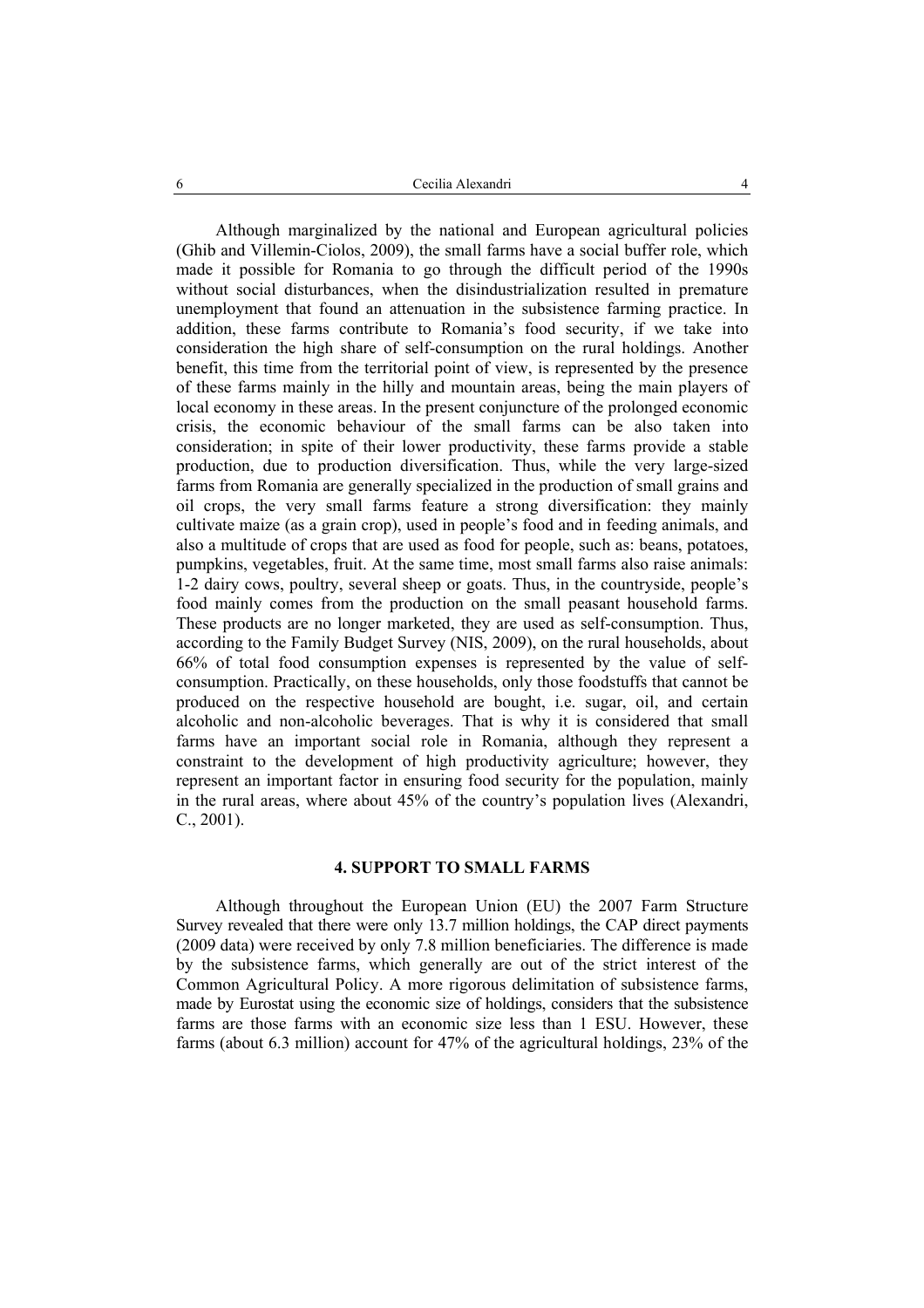labour force employed in agriculture and 7% of the agricultural area, per total EU. In Romania, the respective shares of the subsistence farms are much higher: 78% of total holdings, 57% of the labour force and 31% of agricultural area.

### **4.1. Pillar 1 (SAPS)**

For providing the direct payments to farmers, Romania opted for the simplified SAPS scheme, with the lower limit of holding of 1 ha, and the lower limit of parcels on holding of 0.3 ha. Thus, the total number of direct payments beneficiaries exceeded 1 million each year in the period 2007-2010, but more than 80% of beneficiaries were farmers with less than 5 ha (Table 2), who owned about 20% of the eligible agricultural area for direct payments.

*Table 2*  Number of small farmers beneficiaries of direct payments (SAPS), per payment application years

|                                                               | <b>Year 2007</b> | <b>Year 2008</b> | <b>Year 2009</b> | <b>Year 2010</b> |
|---------------------------------------------------------------|------------------|------------------|------------------|------------------|
| No. of farmers with $1 - 5$ ha                                | 1.000.096        | 915.897          | 857.101          | 879,380          |
| $\sqrt{N}$ No. of farmers with $5 - 10$ ha                    | 162,039          | 141.603          | 134.442          | 137.316          |
| Total number of farmers benefiting from<br><b>SAPS</b> scheme | 1,236,844        | 1,130,964        | 1,057,947        | 1,092,672        |

*Source*: Agency of Payments and Intervention in Agriculture (APIA).

The analysis of the beneficiaries and corresponding eligible areas for area payments (from EU funds), starting from the detailed data of 2009 payments per Member State, reveals the extremely peculiar situation of Romania from the perspective of beneficiaries' distribution, where a huge number of farmers (almost one million) received less than 500 euro direct payments from EU funds.



*Source*: EC, Agricultural Policy Perspectives, Member States fact sheets – March 2013.

Figure 2. Share of total value of direct payments, by groups of beneficiaries, according to the size of payments (%), in the year 2011.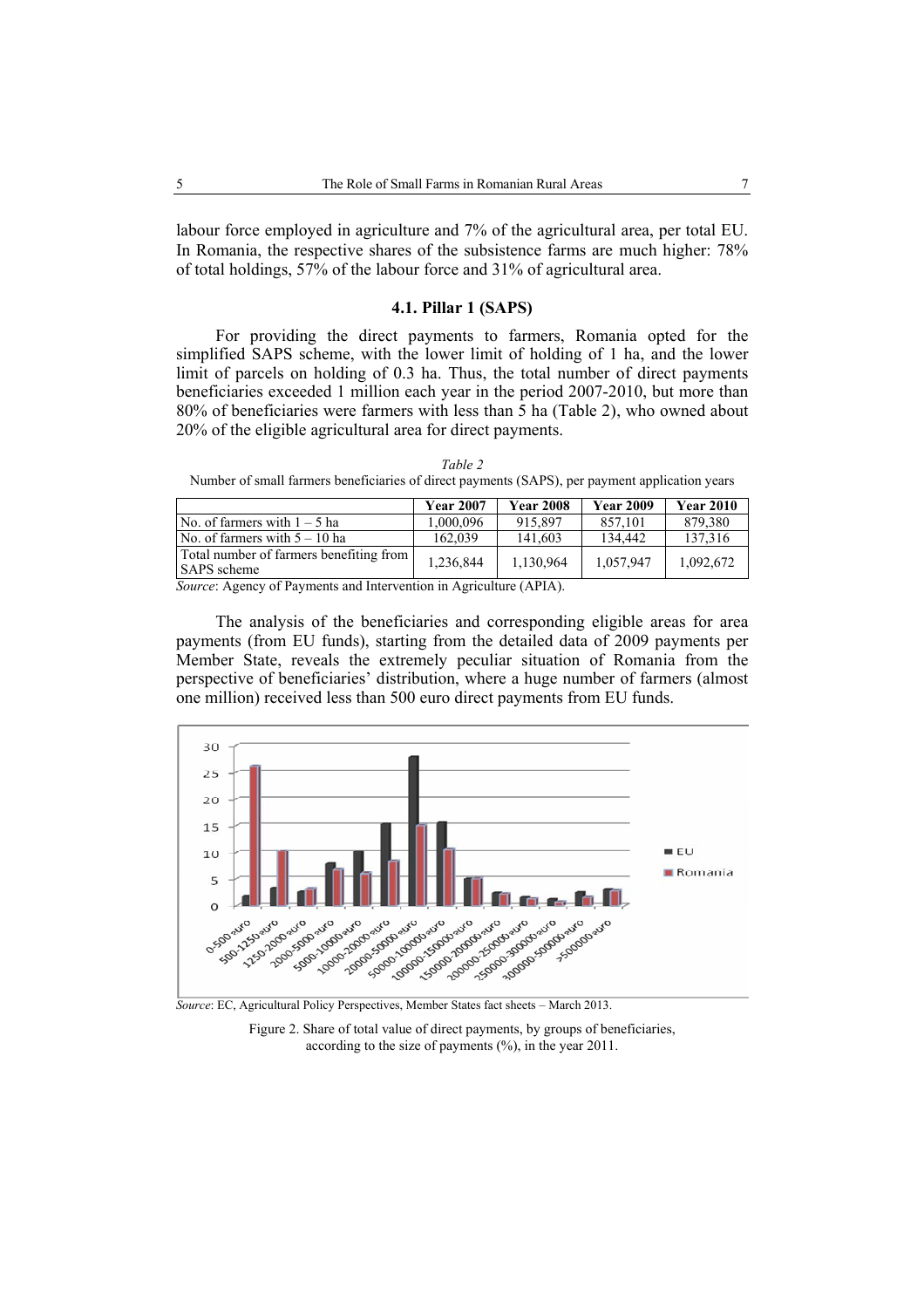One can notice from Figure 2 the difference between the direct payments distribution by categories of beneficiaries in Romania and the EU-27 average. In Romania, 86% of farmers receive direct payments ranging from 0 to 500 euro, and the total amount received by this group of farmers represents 26% of the received direct payments in Romania. In EU-27, on the average, the farmers who receive direct payments from 0 to 500 euro represent 37% of total, and the total amount received by these represents only 1.8% of the direct payments at EU-27 level.

### **4.2. Pillar 2**

Among the measures under Axis 1 of the National Rural Development Program for the period 2007-2013, two transitory measures are found, introduced in the special rural development regulation for the New Member States that joined the European Union in 2004 and 2007. These are the measures 141 "Support for semi-subsistence farms" and 142 "Setting-up of producer groups", meant to speed up the integration of lower-sized farms on the market, resulting from the restructuring of agricultural sectors in the former socialist countries. By Measure 141, support is provided to semi-subsistence farms to get restructured individually, on the basis of a development plan that presupposes a better integration on the market, while Measure 142 provides support for a collective activity of integration on the market, through the common marketing of products. The two evolution paths can remain separate, but they can be also combined: theoretically; it is desired that the beneficiaries of support for the semi-subsistence farms are members of a producer group, and thus their opportunities for a stable presence on the market increase.

| <b>Measure code</b> | Number of<br>submitted<br>projects | Number of<br>selected<br>projects | Number of<br>contracted<br>projects | Value of<br>contracts<br>(mil. EUR) | <b>Effected</b><br>payments<br>(mil. EUR) |
|---------------------|------------------------------------|-----------------------------------|-------------------------------------|-------------------------------------|-------------------------------------------|
| 141                 | 64.722                             | 48.512                            | 46,070                              | 345.5                               | 97.2                                      |
| 142                 | 40                                 | 40                                | 34                                  | 5.0                                 | 0.7                                       |

*Table 3*  Cumulated situation of projects submitted for support through the transitory measures (June 2012)

*Source*: Management Authority NRDP.

Measure 141 provides support to the agricultural holdings whose production mainly goes to self-consumption, which also sell part of their production, in order to have their production restructured in the sense of a higher integration on the market. The eligibility conditions for Measure 141 are linked to the beneficiary's status (natural person up to 62 years old, who must become certified natural person until signing up the funding decision) and to the holding characteristics: holding registered in the Agricultural Registry, with an economic size ranging from 2 to 8 ESU, which sells part of the obtained agricultural products. This adds to submitting a business plan on a 5-year period (period for which the support is received). From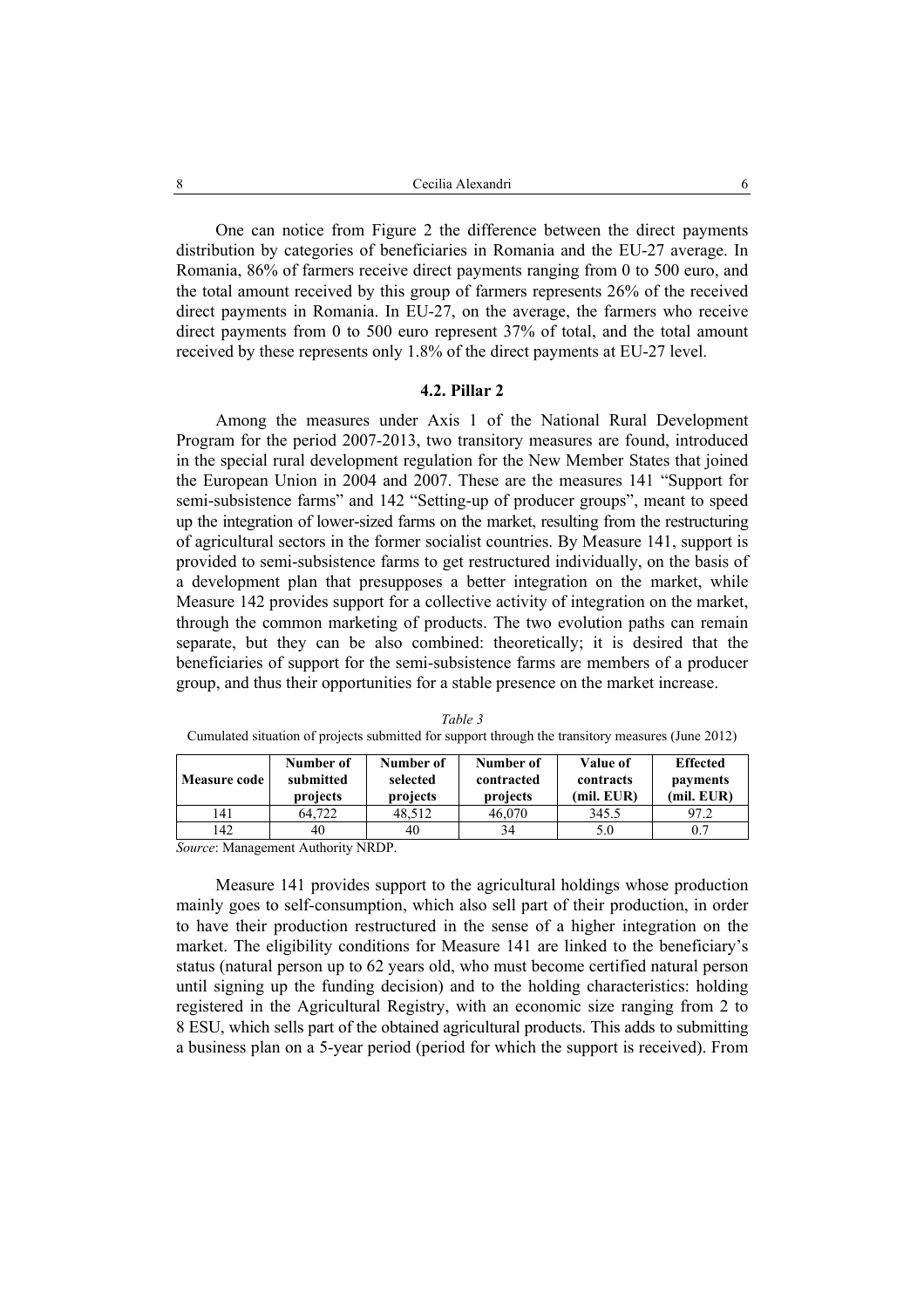the business plan, a 20% increase of the marketed production must result after the first 3 years, and an increase by 3 ESU of the economic farm size, eventually as a result of certain investments.

A relevant issue for the difficulty in the identification of a viable formula of Measure 141 implementation, which should have positive effects on the long run, is represented by the obligation of beneficiaries' registration as certified natural persons. It is clear that this registration offers the possibility of proving with invoices the increase of marketed production, but the commercial behaviour imposed to these (minority) farms is in contradiction with the prevailing current practices of a non-formalized economy, and the 1500 EUR/year support might not compensate the difficulties that the certified natural persons might face when selling their production.

However, Measure 141 is a measure that is in great demand: the number of its beneficiaries increased from about 16 thousand in late 2010 to about 46 thousand in June 2012. Out of the beneficiaries in 2010, 76% were holdings under 5 ha, 15% holdings with 5–10 ha, and 9% holdings over 10 ha, from which it results that small farmers are interested in their integration on the market.

### **4.3. The Life Annuity Scheme**

The *Agricultural Life Annuity* is a national scheme, funded from the state budget, which was introduced in the year 2005 for the agricultural land concentration purpose, as it is explicitly stated in the law, having in view Romania's agriculture modernization by the establishment of efficient holdings. Actually, the natural persons aged over 62 years who owned agricultural land areas up to 10 hectares (land areas that were not the object of sale/purchase transactions after 1990), could receive until the end of their lives a sum of money guaranteed by the state, if they sold or leased out the land into their ownership. In the case of sale, the amount received annually was the equivalent of 100 euro for each hectare, and in the case of land lease, 50 euro. When the respective person entered this scheme (and became a renter), he/she could have into ownership only 0.5 ha agricultural land, in other words he/she quitted the agricultural activity.

The amounts due to these agricultural renters were paid from the state budget through a National office organized within the State Domain Agency, which had offices in each county; these offices were also in charge of keeping an evidence of renters and checking up the files. The first files for receiving life annuity were submitted in late 2005, and by the end of the year 2009, when the receipt of files was stopped, the number of beneficiaries had reached about 90 thousand persons. As a scheme introduced in the pre-accession period, the *Life Annuity* scheme benefited from the possibility of continuation for a period of three years from Romania's accession to the EU, without the obligation to get it in line with the EU legislation of state aid. After the three years, the scheme was stopped, which meant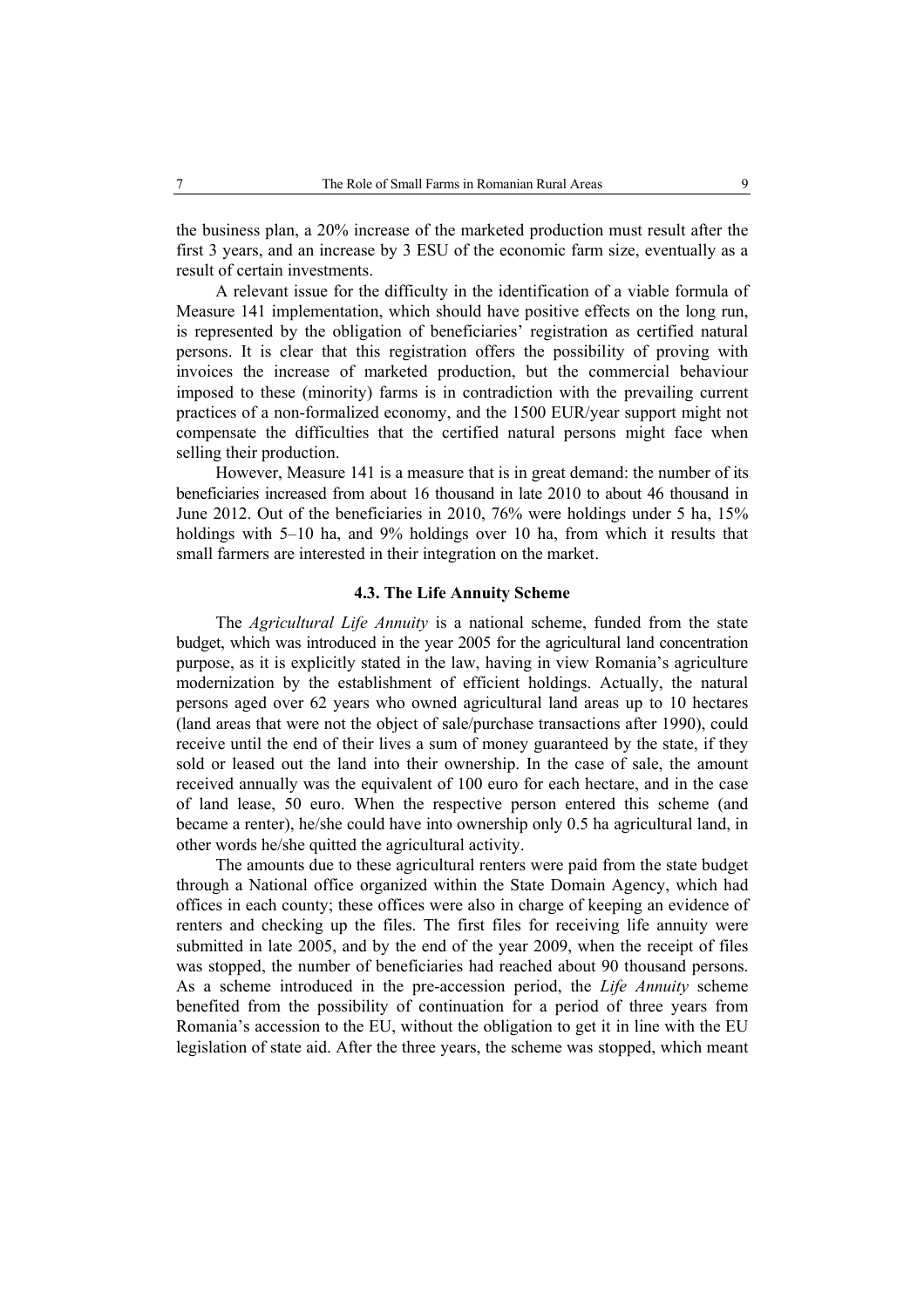that no new files for new agricultural renters were received, but the payments for the already registered persons at that moment continued to be received, and they will be received until the current beneficiaries' death.

The *Life Annuity* scheme, by the land area that was ceded by its beneficiaries, totaling 82 436 ha sold land and 247 184 ha leased out land, contributed to the adjustment of farm structure (diminution of the number of holdings from 1 to 10 hectares in size), as well as to updating the cadastre and to land lease formalization, by concluding contracts and their registration. Thus, the *Life Annuity*  scheme proved to be a simple and robust measure, adapted to the Romanian agriculture situation. Taking into consideration the fact that the scheme still targets over 500 thousand beneficiaries of direct payments, owners of about 2 mil. ha (see Table 4), its continuation – under the form of a mechanism funded according to the state aid legislation – can contribute to farm structure adjustment, while also having a social role.

| Age category                            | $<$ 30 years | $30 - 40$<br>vears | 40-50<br>vears | 50-60<br>vears | 60-70<br>years | $> 70$ years |
|-----------------------------------------|--------------|--------------------|----------------|----------------|----------------|--------------|
| Number of farmers<br>(thousand persons) | 10.2         | 74.4               | 141.3          | 231.8          | 292.6          | 351.4        |
| Agricultural area<br>(thousand ha)      | 92.9         | 524                | 909.7          | 1,154.6        | 1.175.4        | 1,134.1      |
| $S_{OLWCO}$ : A DI A                    |              |                    |                |                |                |              |

| Table 4                                                                          |  |
|----------------------------------------------------------------------------------|--|
| Land area owned by individual farmers and their number, by age categories (2010) |  |

*Source*: APIA.

### **5. SMALL FARM FUTURE IN THE POST-2013 PERIOD**

Among the issues focused on by the European Commission's Communication of 2010 on the Common Agricultural Policy towards 2020, the small farm issue can be also found, for which a simple scheme was proposed, specific only to the small farmers, which should replace the current system of direct payments to these farms, in order to improve their competitiveness and increase their contribution to maintaining the vitality of rural areas, while reducing bureaucracy. The proposal was welcomed at European level by the representatives of different organizations, from farmers' associations to think-thanks and national governments. The Ministry of Agriculture and Rural Development from Romania expressed more than once its support for introducing a support scheme dedicated to the small-sized farms, also in Romania's Position on the Future Common Agricultural Policy after 2013.

We shall next present a few results concerning the effects of this proposal application (Giurca, D. Alexandri, C., Rusu, M., 2011), found in a study elaborated within the European Institute of Romania.

As we have mentioned, the Commission's proposal on the small farm scheme envisages the replacement of the payments per hectare by an annual lump sum per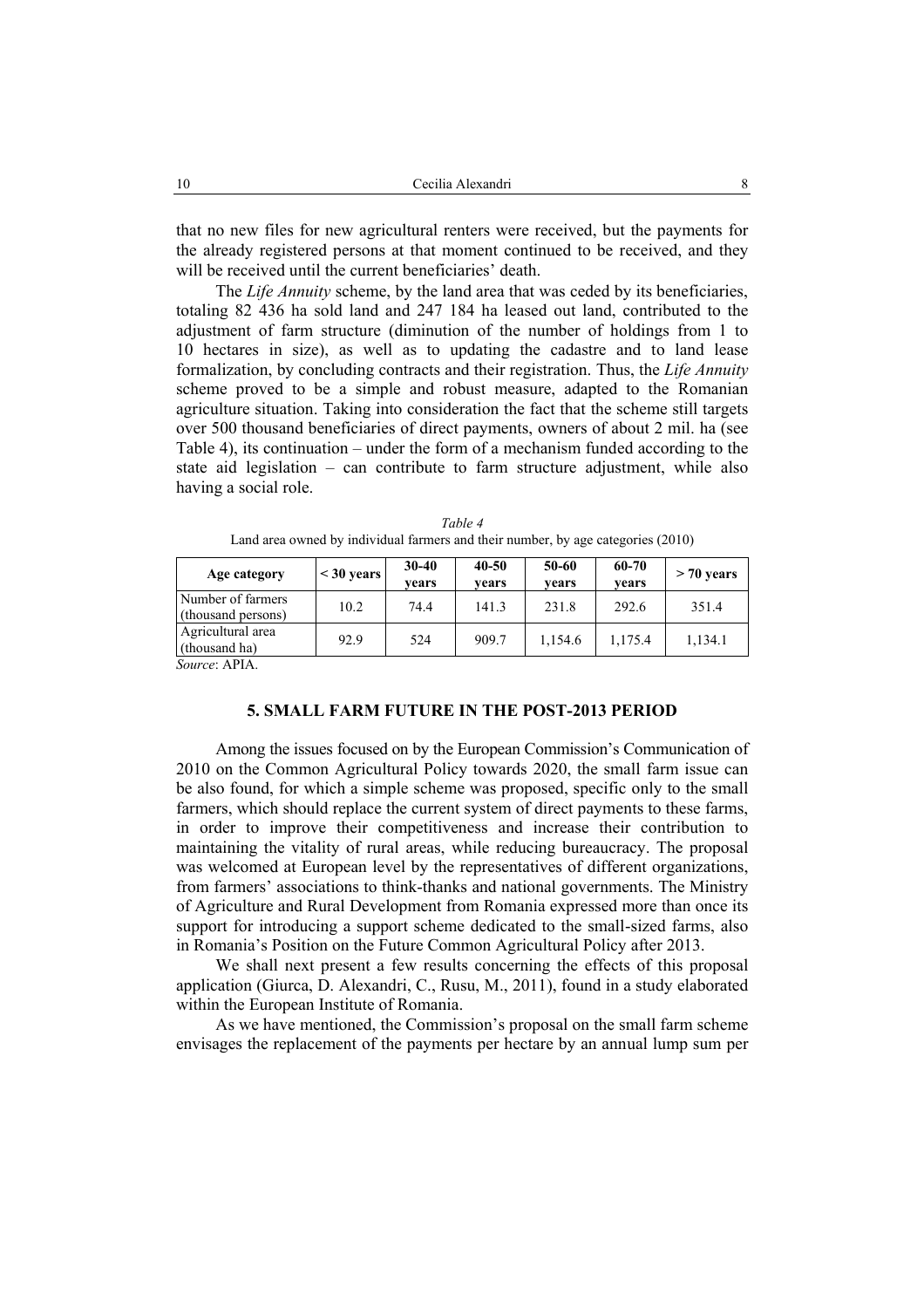farm and the simplification of conditionality with regard to the respect of good agricultural practices for receiving direct payments in the future CAP (EC, 2011). The main provisions of the small farm proposal refer to the sum to be paid, namely:

• The sum should not exceed 15% of the average value of payments per farm at national level

or

• The sum should correspond to the direct payment per hectare multiplied by the number of hectares, which can be maximum 3 ha.

### *What would be Romania's options in the case of this scheme?*

If we have in view the first criterion of appurtenance to the scheme (15% of the average value per farm at national level), we can notice that in Romania, in the year 2017, the average payments per farm, at national level, would be those from Table 5 below. The data on the farm structure are those extracted from the APIA database for 2010.

|                         | UM            | <b>Status Ouo</b><br>(current legislation) | COM proposals, 2017<br>(Annex II) |
|-------------------------|---------------|--------------------------------------------|-----------------------------------|
| Eligible area (2010)    | hectares      | 9,611,790                                  | 9,611,790                         |
| Number of farms (2010)  |               | 1,115,756                                  | 1,115,756                         |
| National ceiling        | thousand euro | 1,780,410.0                                | 1,939,357                         |
| Euro/ha                 |               | 185.2                                      | 201.8                             |
| Euro/farm               |               | 1,595.7                                    | 1,739.2                           |
| 15% of payment per farm |               | 239.4                                      | 260.7                             |

*Table 5*  Possible payments per hectare and per farm in Romania in the year 2017

*Source*: based on the Proposal for a Regulation of the European Parliament and Council for establishing rules for direct payments to farmers through support schemes under the Common Agricultural Policy ANNEX II National ceilings mentioned under Article 6 and Regulation 73/2009.

In the year 2009, according to the Commission's data, the average payment per farm in Romania was at the lowest level among the EU-27 countries. In the year 2009, the maximum level of payment per farm was 20950 euro in Spain, and the minimum level was 493 euro, in Romania.

The payment per farm, in the year 2017, would be about 1739 euro/farm, and 15% of this amount is about 260.7 euro/farm, hence less than 500 euro/farm, which is the minimum amount provided for in the scheme.

However, according to the Commission's proposal, the minimum level of single farm payment should not be lower than 500 euro/farm. And again we have the problem of the category of farms that could join this scheme. Rationally we think that the farms that would accept the scheme would be those that following the option for a payment of 500 euro/farm would get more money than in the case of receiving the direct payments per hectare.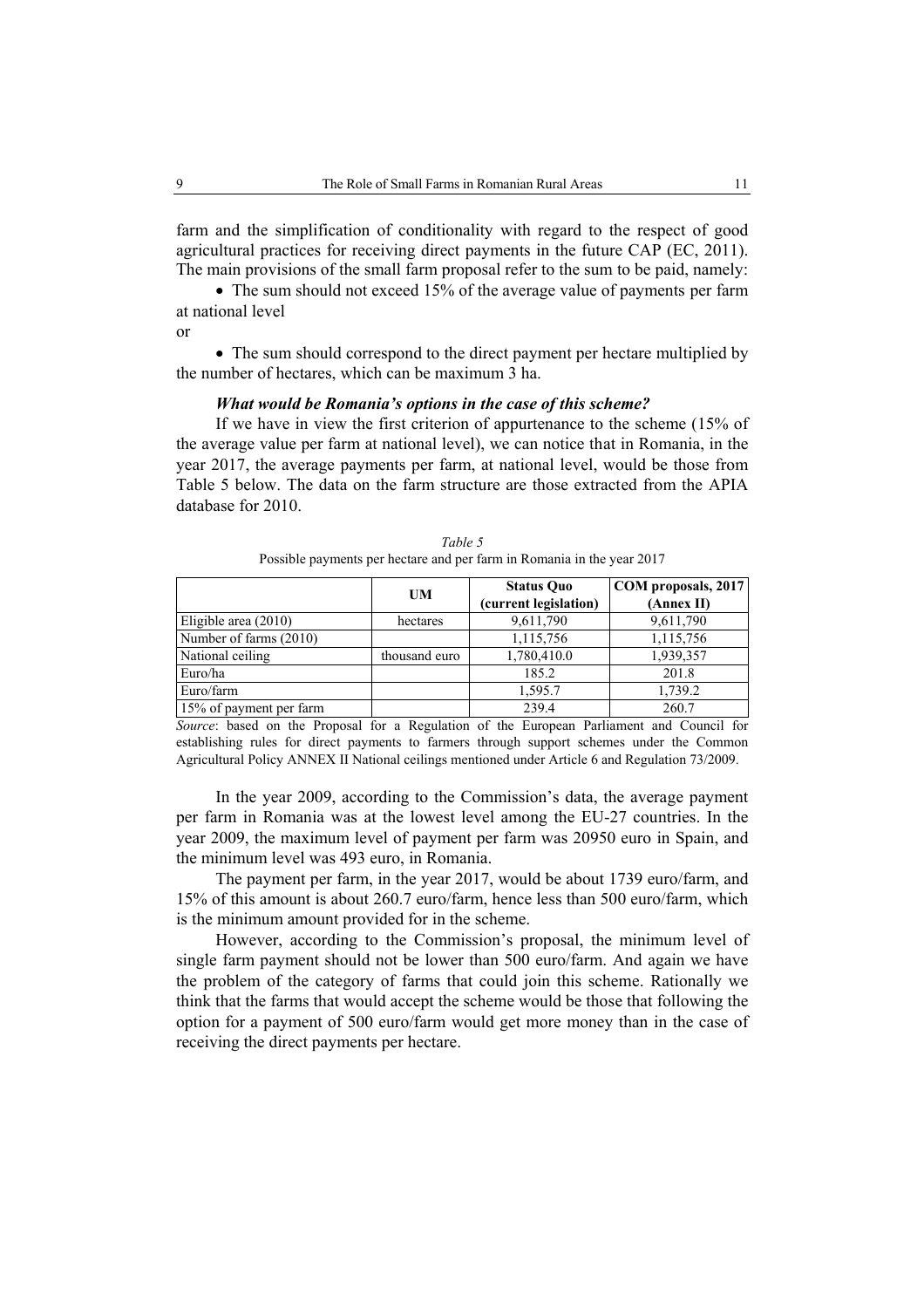As a result, we consider that this scheme could be attractive for the farms with 1-3 hectares. According to APIA data for 2010, about 650 thousand farms would fall into this category, and the area operated by these would total 1198 thousand ha.

Several variants of payments to small farms are presented below:

Variant 1 (reference variant), contains the situation in which the scheme for small payments is not applied and the small farms receive payments per hectare according to the national ceiling for the year 2017;

Variant 2 – when all farms from the segment 1-3 ha adopt the payment per farm of 500 euro;

Variant  $3 - 75\%$  of farms receive 500 euro per farm and 25% receive payments per hectare corresponding to the year 2017;

Variant 4 – the farms from the segment 1-2.5 ha receive the payment per farm of 500 euro and those from the segment 2.5-3 ha opt for the payment per hectare.

Table 6 is a synthesis of the results from the 4 investigated variants.

| Table 6                                                                                        |
|------------------------------------------------------------------------------------------------|
| Funds received by the small farms under the 4 previously investigated variants – thousand euro |

| Size category                                                            | V1<br>(reference) | V <sub>2</sub> | V3        | V4        |
|--------------------------------------------------------------------------|-------------------|----------------|-----------|-----------|
| $1 - 1.5$ ha                                                             | 51,371.5          | 105,489.5      | 91,960.0  | 105,489.5 |
| $1.5 - 2$ ha                                                             | 60,739.8          | 87,507.5       | 80,815.6  | 87,507.5  |
| $2 - 2.5$ ha                                                             | 67,017.4          | 75,003.5       | 73,007.0  | 75,003.5  |
| $2.5 - 3$ ha                                                             | 62,603.0          | 57,010.0       | 58,408.3  | 62,603.0  |
| Total                                                                    | 241,731.8         | 325,010.5      | 304,190.8 | 330,603.5 |
| % of national ceiling allocated to the<br>payment of 500 euro/small farm | 12.5              | 16.8           | 12.6      | 13.8      |

*Source*: own evaluations based on APIA data, 2010.

We can notice that the small farms would get the greatest amount of money in the situation when the segment 1-2.5 ha opts for the single farm payment (500 euro), and the farms from the class 2.5-3 ha for the payment per hectare. It is obvious that these simulations are only orientative; like in the case of small farms there will also be other factors that will determine the decision to participate to the single farm payment scheme, among which the farmer's age will be a most important factor.

Under Variant V 4, the segment of farms 1-3 ha receive an extra amount of about 89 million euro compared to Variant V1, and the farms from the category 2.5-3 ha do no longer lose money compared to Variant V1. We can also notice how much profitable is for small farms to participate to the small farms scheme (500 euro/farm) mainly for the farms from classes 1-1.5 ha and 1.5-2 ha.

We consider that in the countries where the segment of small farms is significant, the percentage stipulated in the Commission's legislative proposal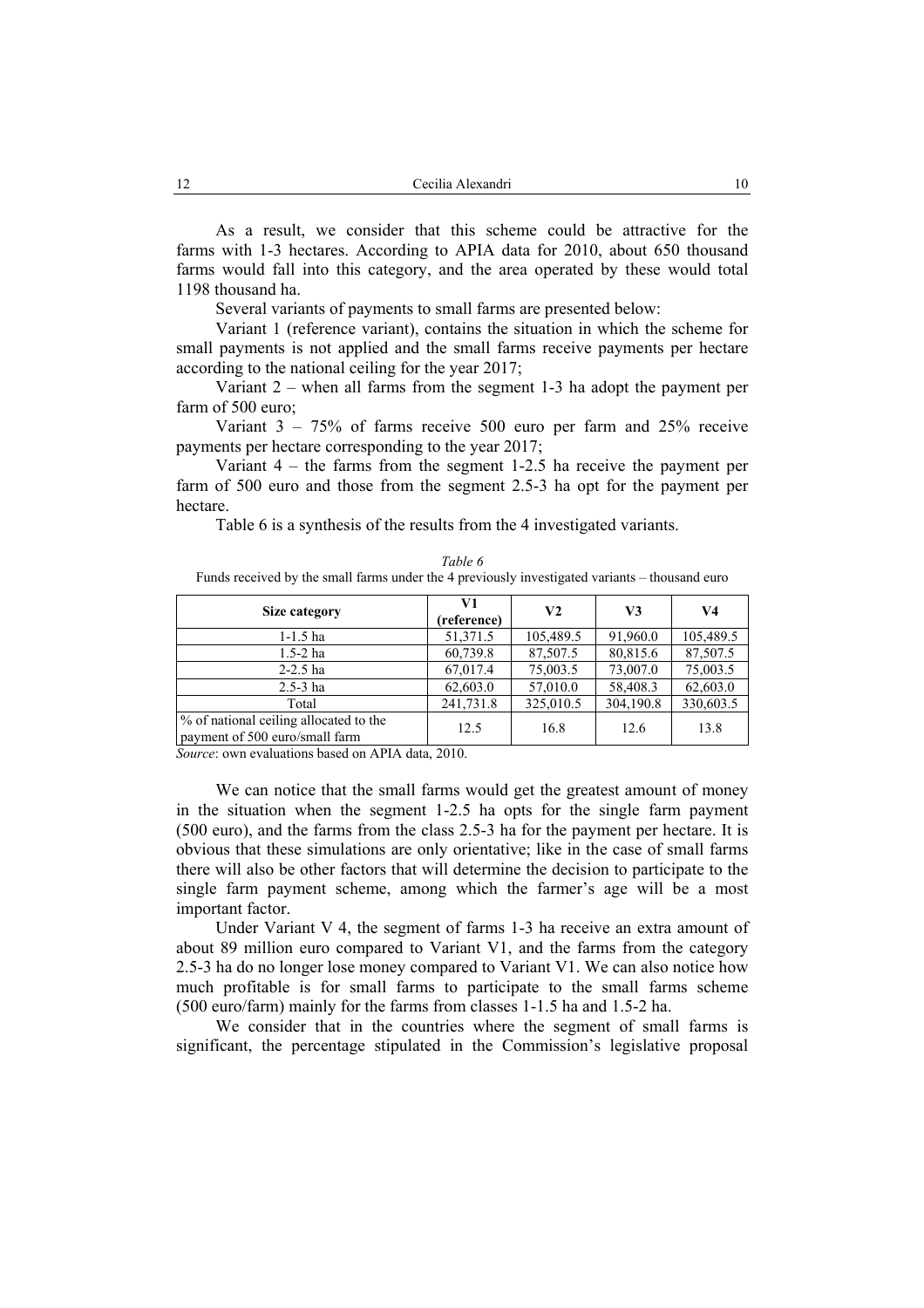should be extended towards 15%, as farms from larger size categories (4 or 5 ha) may also adopt this simplified formula, mainly in the situation of elderly farmers, who cannot farm their land properly any longer. Romania should militate to obtain this and find allies among the member states with similar structural problems.

Introducing the scheme for the small farms is particularly important for Romania as it represents a precondition for the application of the farm exit measure – included in the regulation proposal for rural development, Pillar 2, by which the farms included in the scheme have the possibility to receive a compensation if they give up land operation in the period 2014-2010. The effect of this farm exit measure would be the diminution in number of semi-subsistence farms that receive direct payments.

### **6. CONCLUSIONS**

a) After the agricultural land restitution process that began in the year 1991, Romania probably has the most fragmented agrarian structure in Europe, the Romanian farms representing about 30% of the total number of EU farms.

b) The farm consolidation process is extremely low, the average farm size increasing almost insignificantly in the last eight years, from 3.1 ha in 2002 to 3.4 ha in 2010.

c) The main support instrument for the restructuring of the small-sized farms into commercial farms was Measure 141 from NRDP 2007-2013, supporting semisubsistence farms (defined as having an economic size from 2 to 8 ESU), benefiting about 46 thousand farms by June 2012, i.e. two-thirds of the proposed target.

d) The application of the national Life Annuity scheme (2005-2009) devoted to the elderly farmers who want to exit the farming activity was mildly successful. The land area released by the beneficiaries of the scheme totaled 82.4 thousand ha sold land and 247.2 thousand ha leased out land. It is considered that the continuation of this scheme in the period post-2013 would prove to be beneficial.

e) The Commission Proposal for the post-2013 period on the support to small farms under the form of a lump sum payment ranging from 500 to 1000 euro seems to be beneficial for Romania. The segment for which this measure may become very attractive is the segment of farms with 1-3 hectares, consisting of about 650 thousand farms (58% of the farms eligible for direct payments) operating 1.2 million ha (12% of the eligible area). A recent Romanian study indicates that in the situation of this scheme application, the small farms would receive more money and the administrative costs generated by the check-up and control procedures of the Payments Agency would be consistently lower. A problem that appears in Romania refers to the fact that if all the farms under 3 ha applied for this scheme, the payments allocated to them would reach 14%-16% of the national ceiling for direct payments, thus more than the 10% threshold proposed by the European